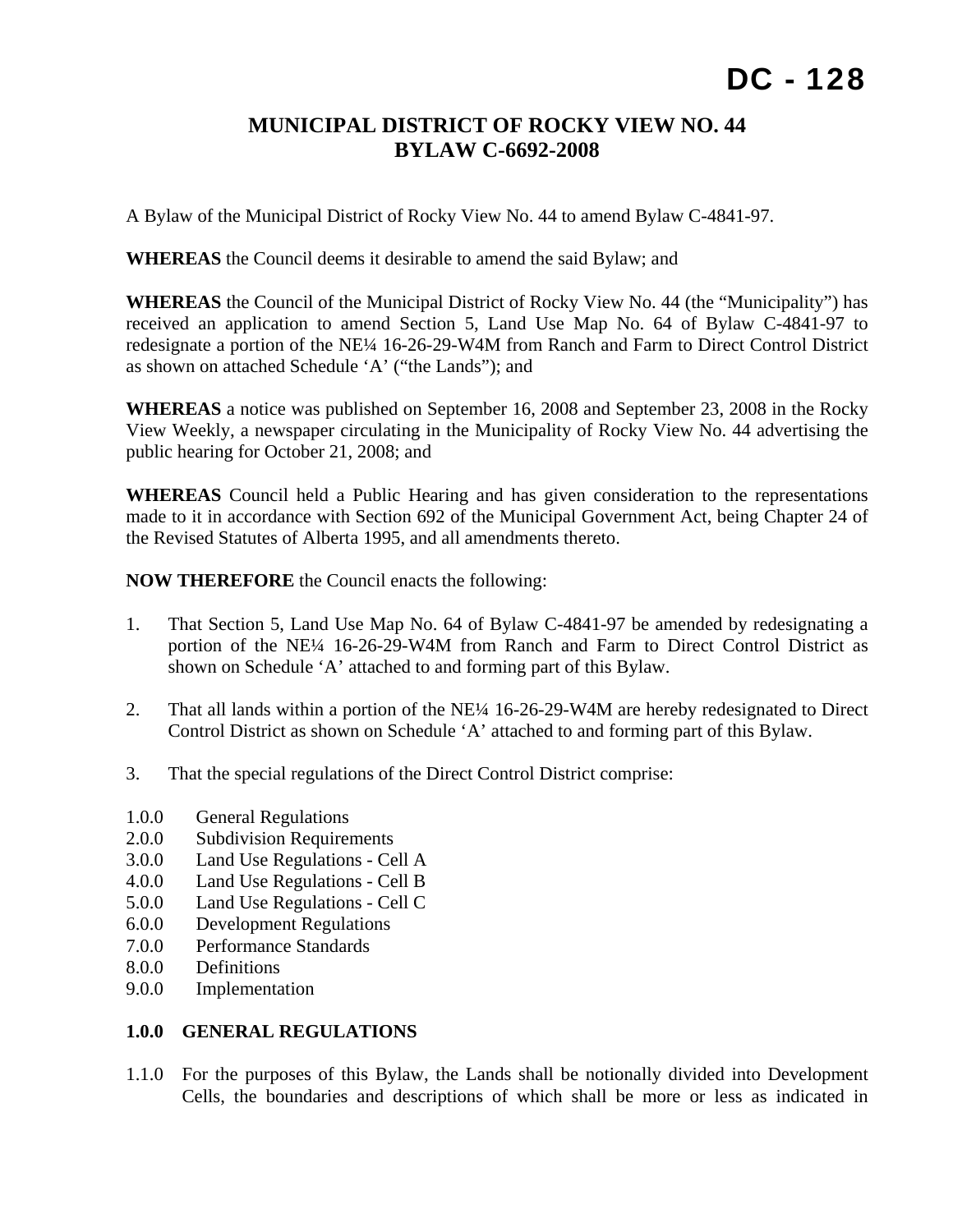Schedule 'B', attached to and forming part of this Bylaw, except otherwise approved by Council. The size and shape of each Development Cell is approximate and will be more precisely determined by a Tentative Plan of Subdivision or Site Development Plan, in form and substance satisfactory to the Municipality. Tentative Plans of Subdivision or Site Development Plans are to be submitted to the Municipality by the Developer in support of an application for Subdivision Approval or Development Permit.

- 1.2.0 The General Regulations contained in this Section are applicable to the entire Development Area which includes all development cells.
- 1.3.0 The Operative and Interpretative Clauses (Part One) General Administration (Part Two) and General Regulations (Part Three) as contained in the Land Use Bylaw (C-4841-97) shall apply unless otherwise specified in this Bylaw.
- 1.4.0 All uses in all Development Cells, including the expansion of uses, shall require a Development Permit.
- 1.5.0 In addition to the uses contemplated by Section 3.0.0 and 4.0.0 of this Bylaw, the following may be uses in all Development Cells:
	- a) Roads necessary for access and internal vehicular circulation; and
	- b) Services and utilities necessary to service the Development.
- 1.6.0 Council or the Development Authority may, through Development Agreement(s) required by this Bylaw, specifically any development regulation, criteria or condition necessary to ensure all Development and Subdivision on the Lands conform to the development proposals and representations upon which this Bylaw is based, as determined by and to the satisfaction of the Council or the Development Authority at its sole and unfettered discretion.
- 1.7.0 The Development Authority shall consider and decide on applications for Development Permits for all those uses which are listed as "Uses" by this Bylaw provided the provisions of Sections 2, 5 and 6 herein are completed in form and substance, satisfactory to the Municipality, except where specifically noted that Council approval is required.
- 1.8.0 All development upon the lands shall be in accordance with all plans and specifications submitted pursuant to this Bylaw and all licenses, permits and approvals pertaining to the lands required to be obtained from Alberta Environment and Alberta Infrastructure and Transportation. The policies of the Balzac East Area Structure Plan, the 566 Crossing Conceptual Scheme and the 566 Crossing Outline Plan shall apply to all applications for subdivision and development.

#### **2.0.0 DEVELOPMENT AGREEMENT AND SUBDIVISION REQUIREMENTS**

2.1.0 No subdivision of the Lands shall be permitted without and until the Developer has executed a Development Agreement(s) in form and substance satisfactory to the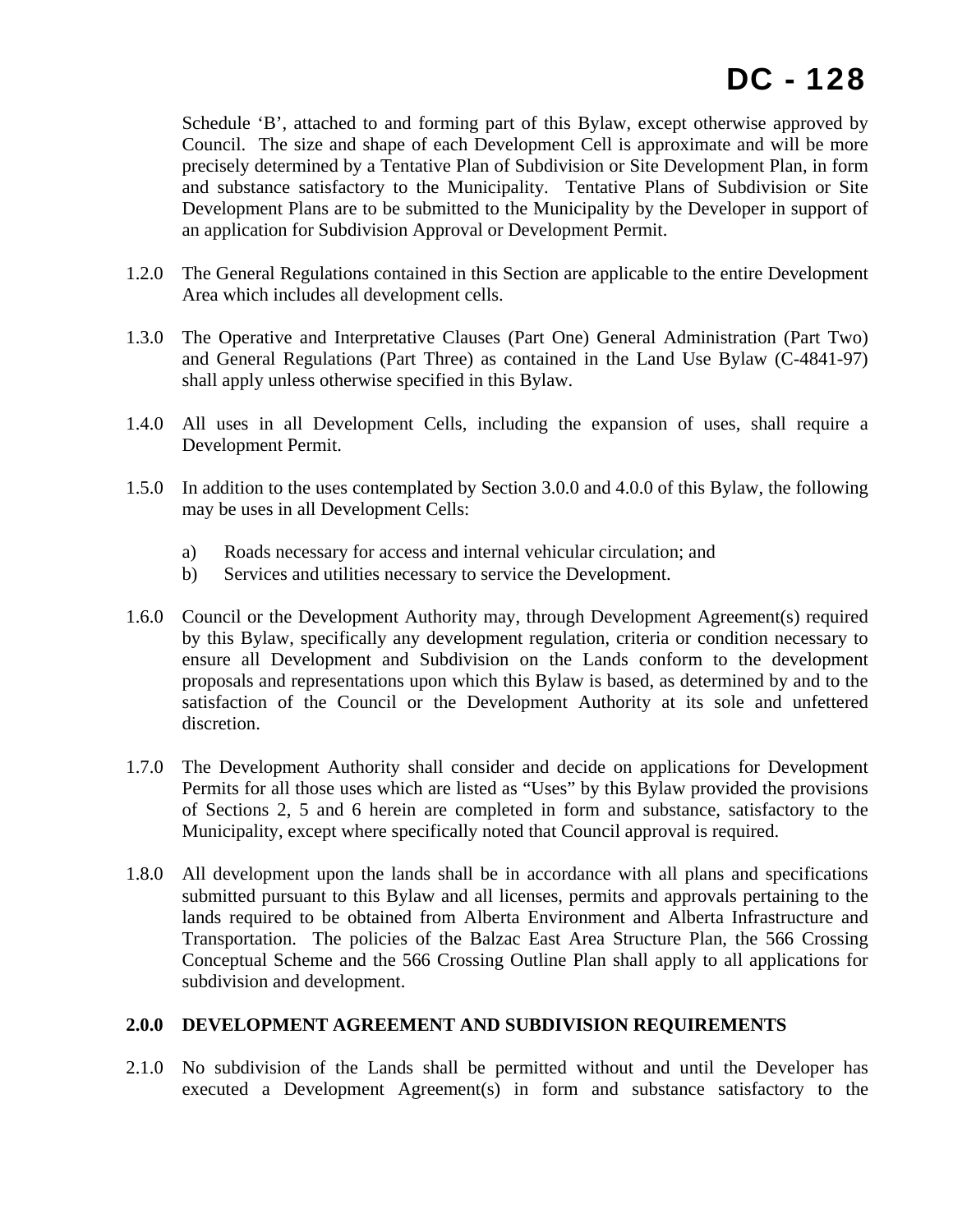Municipality at its sole discretion, which shall describe all details of development, any development regulation, criteria, or condition, including the posting of financial securities, where necessary to ensure all subdivision of the Lands conforms to the principals upon which this Bylaw is based. The Development Agreement shall be registered by caveat against the Lands and shall run with the Lands and shall include but not be limited to the following:

- 2.1.1 Construction of a wastewater collection, treatment and disposal system in accordance with the Servicing Standards for Subdivisions and Road Construction as approved and amended by Council to the satisfaction of the Municipality;
- 2.1.2 Construction of a surface water supply, treatment and distribution system, including fire hydrants for fire fighting purposes in accordance with the Servicing Standards for Subdivisions and Road Construction as approved and amended by Council to the satisfaction of the Municipality;
- 2.1.3 Construction of stormwater management facilities as per an approved Stormwater Management Plan in accordance with the Servicing Standards for Subdivisions and Road Construction as approved and amended by Council;
- 2.1.4 Construction of all internal road systems in accordance with the Servicing Standards for Subdivisions and Road Construction as approved and amended by Council and construct all off-site roads necessary to serve the development as identified in the Traffic Impact Assessment for each phase of subdivision;
- 2.1.5 Confirmation of the location of all necessary utility easements, restrictive covenants/caveats and rights-of-way related to the supply and distribution of power, gas, telephone, and such other utilities required by the Municipality; and
- 2.1.6 Design and construction of a linear pathway within 566 Crossing providing connectivity with adjacent lands, all to the satisfaction of the Municipality.
- 2.2.0 No subdivision of the Lands shall be permitted without and until:
	- 2.2.1 The Developer has prepared and submitted a Stormwater Management Plan complete with erosion and sedimentation control measures in form and substance satisfactory to each of the Municipality, Alberta Environment and Alberta Infrastructure and Transportation. The Developer shall design, and construct all of the infrastructure required by the Stormwater Management Plan to the satisfaction of Alberta Environment and the Municipality;
	- 2.2.2 Issuance of all necessary licenses and permits with respect to the provision of a wastewater collection, treatment and disposal system to the satisfaction of the Municipality and Alberta Environment;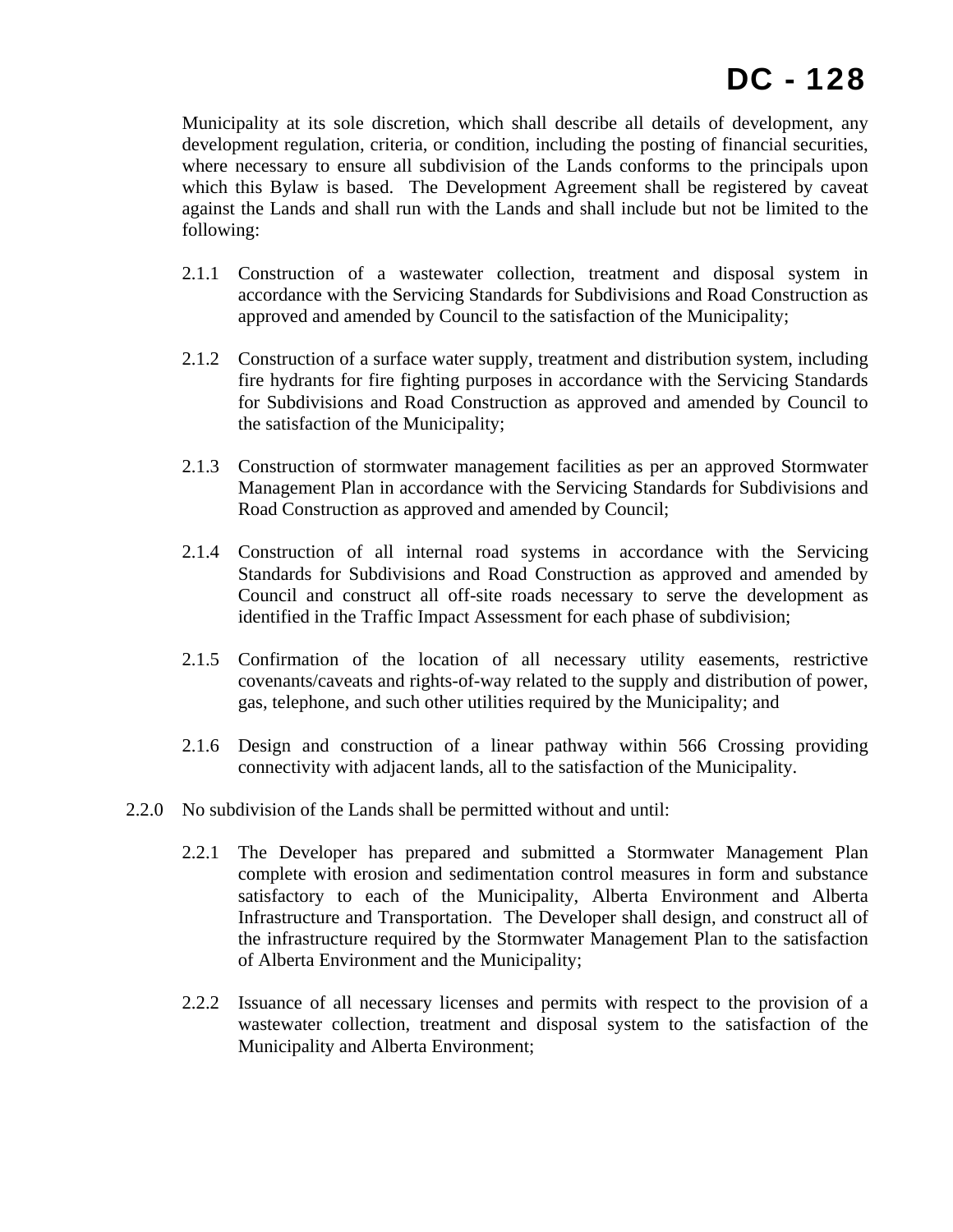- 2.2.3 Issuance of all necessary licenses and permits with respect to the provision of a surface water supply, treatment and distribution system, including fire hydrants for fire fighting purposes to the satisfaction of the Municipality and Alberta Environment;
- 2.2.4 All necessary utility easements, restrictive covenants/caveats and rights-of-way related to the supply and distribution of power, gas, telephone, and such other utilities required by the Municipality, have been registered concurrently with the plan of subdivision by the Developer against the title to the Lands or portions thereof;
- 2.2.5 The Developer has prepared, at its sole expense, a master landscape plan for the 566 Crossing Outline Plan Area, in accordance with the landscaping provisions of this Bylaw. The Master Landscape Plan shall be consistent with the policies and guidelines of the 566 Crossing Conceptual Scheme and 566 Crossing Outline Plan;
- 2.2.6 The Developer shall register a caveat relative to a Deferred Services Agreement, should it be deemed necessary at the time of subdivision, against title to all the lands concurrent with registration of the Plan of Survey and prior to any registered financial encumbrances to address issues of water, sewage and stormwater. The Deferred Services Agreement shall be to the satisfaction of the Municipality and shall outline the obligation of the Lot Owners to connect to future Municipality piped sanitary sewer and water services, at their cost, as those services become available;
- 2.2.7 Agreements to provide for mutual access, the shared use of parking areas shall be registered on title of the affected lots when the subdivision is registered, where applicable;
- 2.2.8 A review of the Traffic Impact Analysis shall be submitted with the application for each phase of subdivision, at no expense to the Municipality, to determine the timing of construction of the highway and off-site road improvements, to the satisfaction of the Municipality and Alberta Infrastructure and Transportation.
- 2.2.9 Architectural controls in conformity with the policies and guidelines contained in the 566 Crossing Conceptual Scheme and Outline Plan shall be registered on each parcel and enforced by the Developer until such time that a Lot Owners Association is established;
- 2.2.10 An Emergency Management and Response Plan has been prepared and approved by the Municipality prior to final subdivision endorsement;
- 2.2.11 An Environmental Site Assessment that describes methods to mitigate the impact of affected phases of development adjacent to the intermittent channel shall be prepared at the time of subdivision;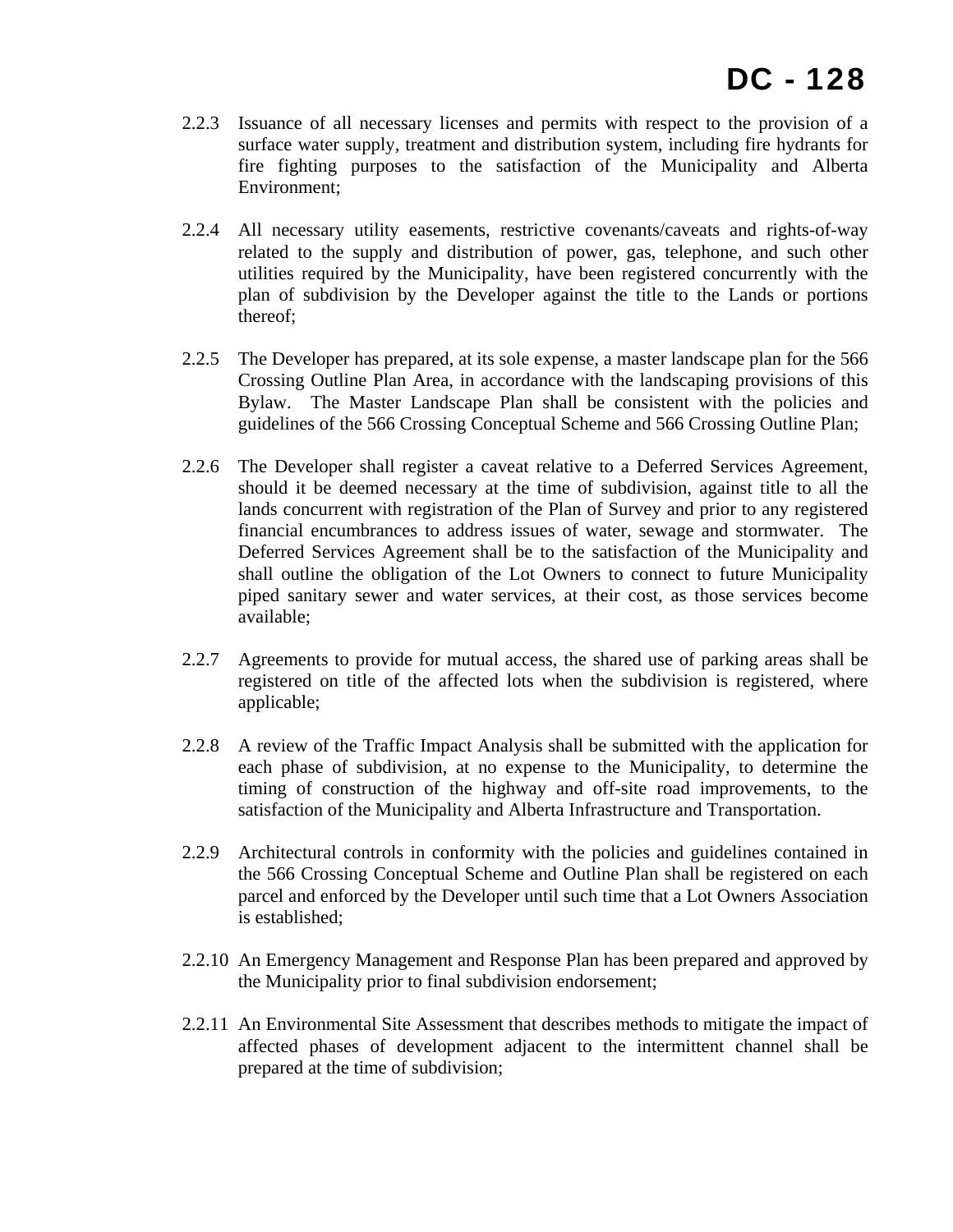- 2.2.12 An Historical Resources Overview, if required by Alberta Community Development, shall be prepared prior to any disturbances on the site, to the satisfaction of the Municipality and Alberta Community Development;
- 2.2.13 No Plan of Subdivision shall be endorsed and no Development Permit shall be issued for the lands (including stripping and grading) until the Municipality and the Owner have executed a Development Agreement(s) where required, in form and substance satisfactory to the Municipality.

## **3.0.0 LAND USE REGULATIONS - CELL A**

## 3.1.0 Purpose and Intent

The purpose and intent of this District is to provide for a range of general business and industrial uses that will be of a high visual standard. Uses within Cell A will carry out their activities both within the building and outdoors provided there is no affect on the adjacent properties.

## 3.2.0 List of Uses

- 3.2.1 Accessory Buildings
- 3.2.2 Accessory Uses
- 3.2.3 Accommodation and Convention Services
- 3.2.4 Amusement and Entertainment Services
- 3.2.5 Animal Health Care Services
- 3.2.6 Auctioneering Services
- 3.2.7 Automotive, Equipment and Vehicle Services II
- 3.2.8 Commercial Communication Facilities Type "A" and Type "B"
- 3.2.9 Drinking Establishments
- 3.2.10 Garden Centre
- 3.2.11 General Industry Type I
- 3.2.12 General Industry Type II
- 3.2.13 Grocery Store
- 3.2.14 Health Care Services
- 3.2.15 Hotel
- 3.2.16 Indoor and Outdoor Commercial Recreation Facilities
- 3.2.17 Indoor Participant Recreation Services
- 3.2.18 Laboratory
- 3.2.19 Motel
- 3.2.20 Museum
- 3.2.21 Office
- 3.2.22 Outdoor Café
- 3.2.23 Outdoor Display Areas in association with the principal use
- 3.2.24 Parks and Open Space
- 3.2.25 Personal Service Businesses
- 3.2.26 Public or Quasi-Public Buildings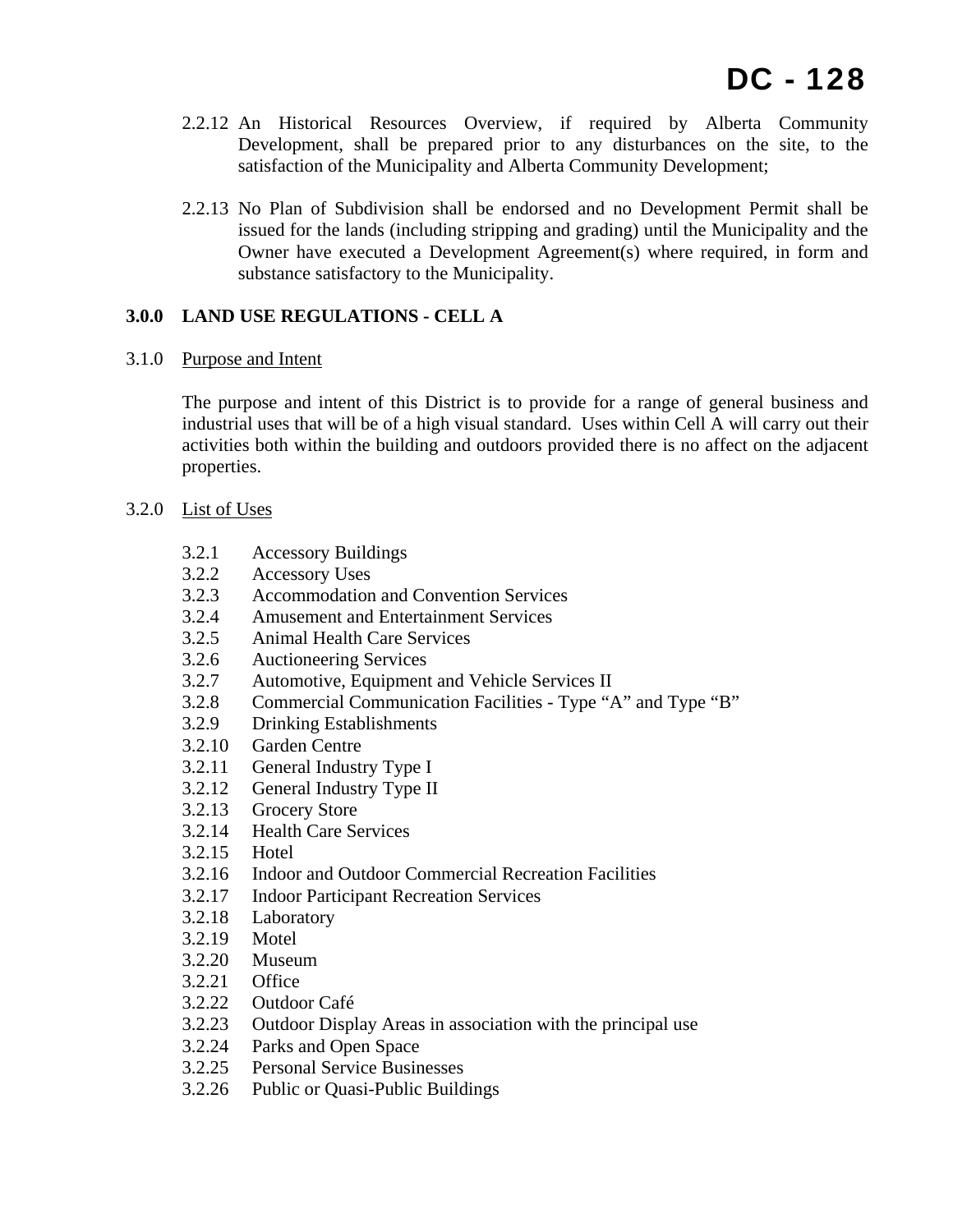- 3.2.27 Religious Assembly
- 3.2.28 Restaurants
- 3.2.29 Sales, Service and Rentals Ancillary to foregoing uses
- 3.2.30 School Private
- 3.2.31 Service Stations and Bulk Fuel Suppliers
- 3.2.32 Signs
- 3.2.33 Outdoor Storage Areas in association with the principal use
- 3.2.34 Utilities
- 3.2.35 Warehouses
- 3.2.36 Warehouse Stores, excluding hazardous goods

#### 3.3.0 Minimum Requirements

- 3.3.1 the minimum front yard shall be 6.0 m (19.7 feet)
- 3.3.2 the minimum side yard shall be 3.0 m (9.8 feet)
- 3.3.3 the minimum rear yard shall be 6.0 m (19.7 feet)
- 3.3.4 notwithstanding Section 3.3.3, the minimum rear yard setback for lots abutting the eastern property boundary shall be 20 m (65.61 feet)

#### 3.4.0 Maximum Requirements

- 3.4.1 the maximum building height shall be 15.0 m (49.0 feet).
- 3.4.2 a maximum of 30% of the lot area may be used for outside storage of products and/or materials.

### 3.5.0 Principal Building

There may be more than 1 (one) principal building per lot.

### **4.0.0 LAND USE REGULATIONS - CELL B**

#### 4.1.0 Purpose and Intent

The purpose and intent of this District is to provide for general businesses and a limited range of industrial. Development within Cell B will be of a high visual quality and compatible with the natural landform and sensitive to existing residences in the vicinity. Activities within Cell B will be carried on within an enclosed building.

### 4.2.0 List of Uses

- 4.2.1 Accessory Buildings
- 4.2.2 Accessory Uses
- 4.2.3 Accommodation and Convention Services
- 4.2.4 Amusement and Entertainment Services
- 4.2.5 Animal Health Care Services
- 4.2.6 Auctioneering Services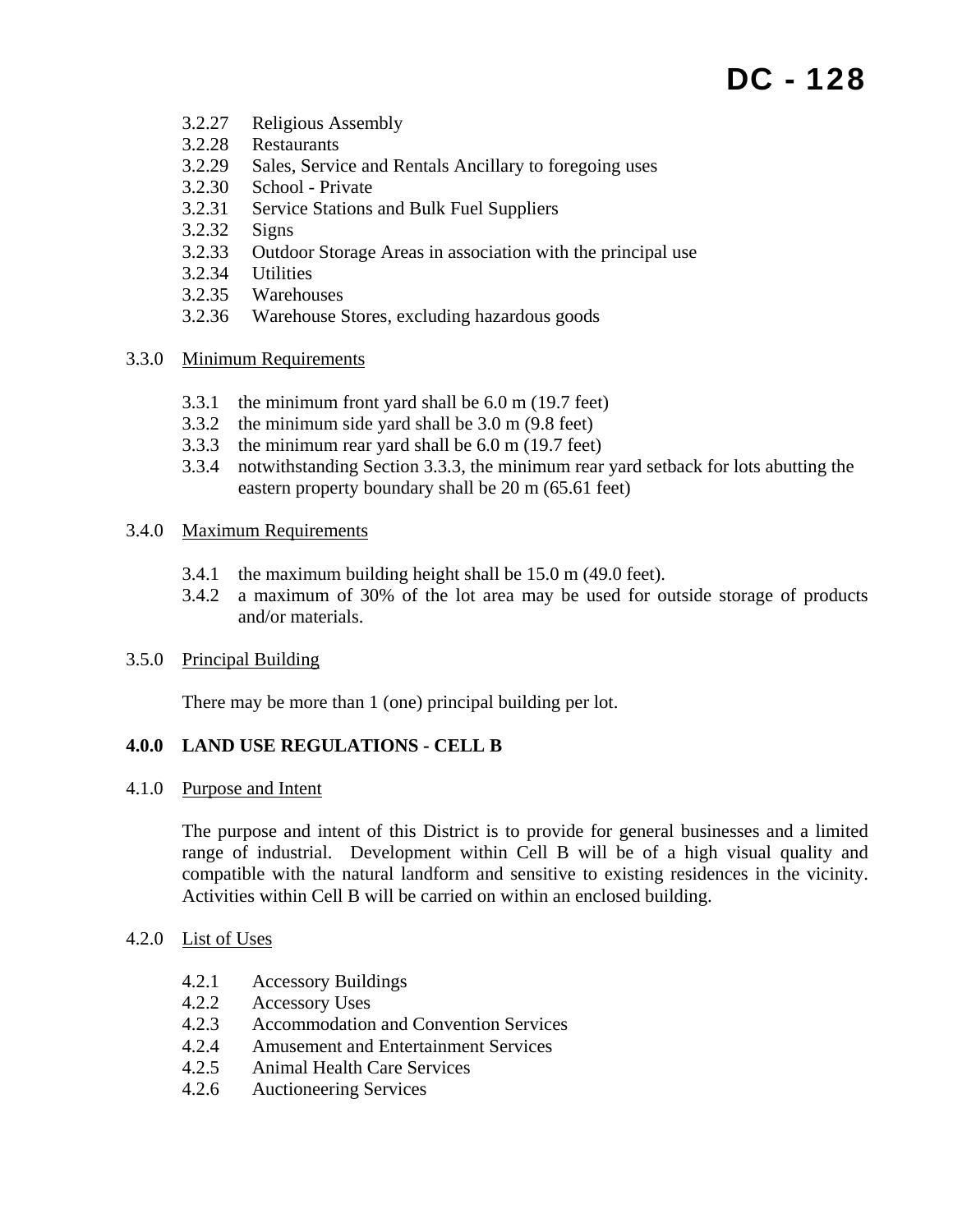- 4.2.7 Commercial Communication Facilities Type "A" and Type "B"
- 4.2.8 Drinking Establishments
- 4.2.9 Garden Centre
- 4.2.10 General Industry Type I
- 4.2.11 Grocery Store
- 4.2.12 Health Care Services
- 4.2.13 Hotel
- 4.2.14 Indoor and Outdoor Commercial Recreation Facilities
- 4.2.15 Indoor Participant Recreation Services
- 4.2.16 Laboratory
- 4.2.17 Motel
- 4.2.18 Museum
- 4.2.19 Office
- 4.2.20 Outdoor Café
- 4.2.21 Outdoor Display Areas in association with the principal use
- 4.2.22 Parks and Open Space
- 4.2.23 Personal Service Businesses
- 4.2.24 Public or Quasi-Public Buildings
- 4.2.25 Religious Assembly
- 4.2.26 Restaurants
- 4.2.27 Retail Food Store
- 4.2.28 Retail Store
- 4.2.29 Sales, Service and Rentals Ancillary to foregoing uses
- 4.2.30 School Private
- 4.2.31 Signs
- 4.2.32 Utilities
- 4.2.33 Warehouses
- 4.2.34 Warehouse Stores, excluding hazardous goods

### 4.3.0 Minimum Requirements

- 4.3.1 the minimum front yard shall be 6.0 m (19.7 feet)
- 4.3.2 the minimum side yard shall be 3.0 m (9.8 feet)
- 4.3.3 the minimum rear yard shall be "12 metres (39.4 ft), which for the purposes of this Bylaw shall be the property line adjacent to Twp. Rd. 263

### 4.4.0 Maximum Requirements

4.4.1 the maximum building height shall be 15.0 m (49.0 feet).

### 4.5.0 Principal Building

There may be more than 1 (one) principal building per lot.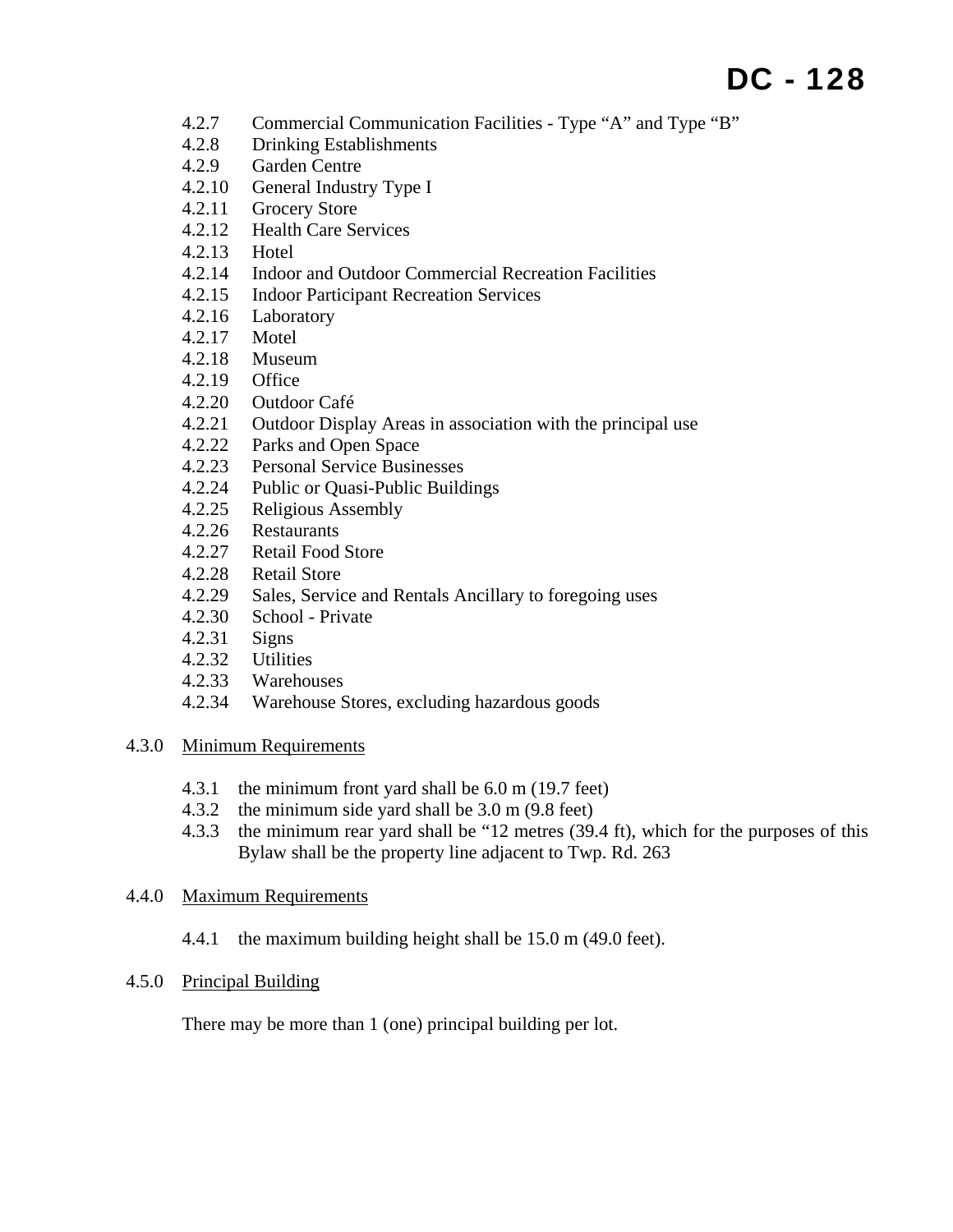## **5.0.0 LAND USE REGULATIONS - CELL C**

#### 5.1.0 Purpose and Intent

The purpose and intent of this District is to provide for a range of general business and a limited range of industrial uses that will be of a high visual standard and do not include any outdoor storage.

#### 5.2.0 List of Uses

- 5.2.1 Accessory Buildings
- 5.2.2 Accessory Uses
- 5.2.3 Accommodation and Convention Services
- 5.2.4 Amusement and Entertainment Services
- 5.2.5 Animal Health Care Services
- 5.2.6 Auctioneering Services
- 5.2.7 Commercial Communication Facilities Type "A" and Type "B"
- 5.2.8 Drinking Establishments
- 5.2.9 Garden Centre
- 5.2.10 General Industry Type I
- 5.2.11 Grocery Store
- 5.2.12 Health Care Services
- 5.2.13 Hotel
- 5.2.14 Indoor and Outdoor Commercial Recreation Facilities
- 5.2.15 Indoor Participant Recreation Services
- 5.2.16 Laboratory
- 5.2.17 Motel
- 5.2.18 Museum
- 5.2.19 Office
- 5.2.20 Outdoor Café
- 5.2.21 Outdoor Display Areas in association with the principal use
- 5.2.22 Parks and Open Space
- 5.2.23 Personal Service Businesses
- 5.2.24 Public or Quasi-Public Buildings
- 5.2.25 Religious Assembly
- 5.2.26 Restaurants
- 5.2.27 Sales, Service and Rentals Ancillary to foregoing uses
- 5.2.28 School Private
- 5.2.29 Signs
- 5.2.30 Utilities
- 5.2.31 Warehouses
- 5.2.32 Warehouse Stores, excluding hazardous goods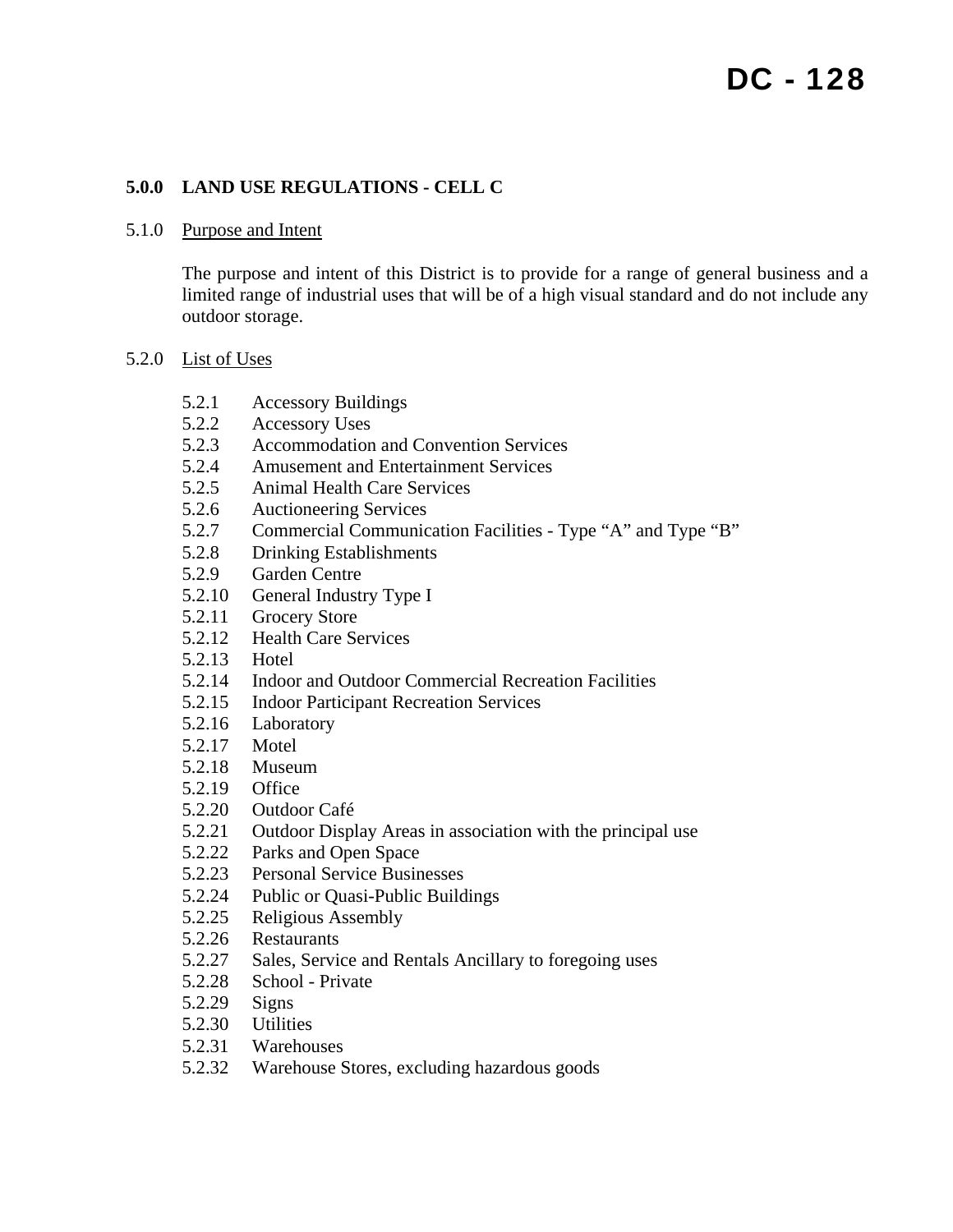#### 5.3.0 Minimum Requirements

- 5.3.1 the minimum front yard shall be 6.0 m (19.7 feet)
- 5.3.2 the minimum side yard shall be 3.0 m (9.8 feet)
- 5.3.3 the minimum rear yard shall be 6.0 m (19.7 feet)

#### 5.4.0 Maximum Requirements

- 5.4.1 the maximum building height shall be 15.0 m (49.0 feet).
- 5.5.0 Principal Building

There may be more than 1 (one) principal building per lot.

### **6.0.0 DEVELOPMENT REQUIREMENTS**

- 6.1.0 All developments within the subject lands shall conform to the provisions and policies set out in the Balzac East Area Structure Plan, as amended, the 566 Crossing Conceptual Scheme and the 566 Crossing Outline Plan unless otherwise specified in this Bylaw.
- 6.2.0 Special Requirements Cell B
	- 6.2.1 Within Cell B, no parking shall be permitted between any building and Township Road 263.
	- 6.2.2 Within Cell B, no building shall have loading facilities between the building and Township Road 263.
- 6.3.0 Special Requirements Cells B and C
	- 6.3.1 Within Cells B and C, no outdoor storage shall be permitted.
- 6.4.0 Landscaping and Screening Requirements
	- 6.4.1 All outdoor storage areas and waste disposal areas shall be screened utilizing fencing, berming, landscaping or a combination thereof.
	- 6.4.2 Parcels that abut residential parcels must be landscaped to the satisfaction of the MD of Rocky View.
	- 6.4.3 Landscaping adjacent to exterior walls that are visible from adjacent public roadways are to be designed to minimize the perceived mass of the building and to improve the visual appearance of long expanses of blank walls.
	- 6.4.4 Landscaping shall be provided for all development in accordance with a Landscape Plan to be submitted to the Municipality upon application for a Development Permit. The landscape plan should be in keeping with the Master Landscape Plan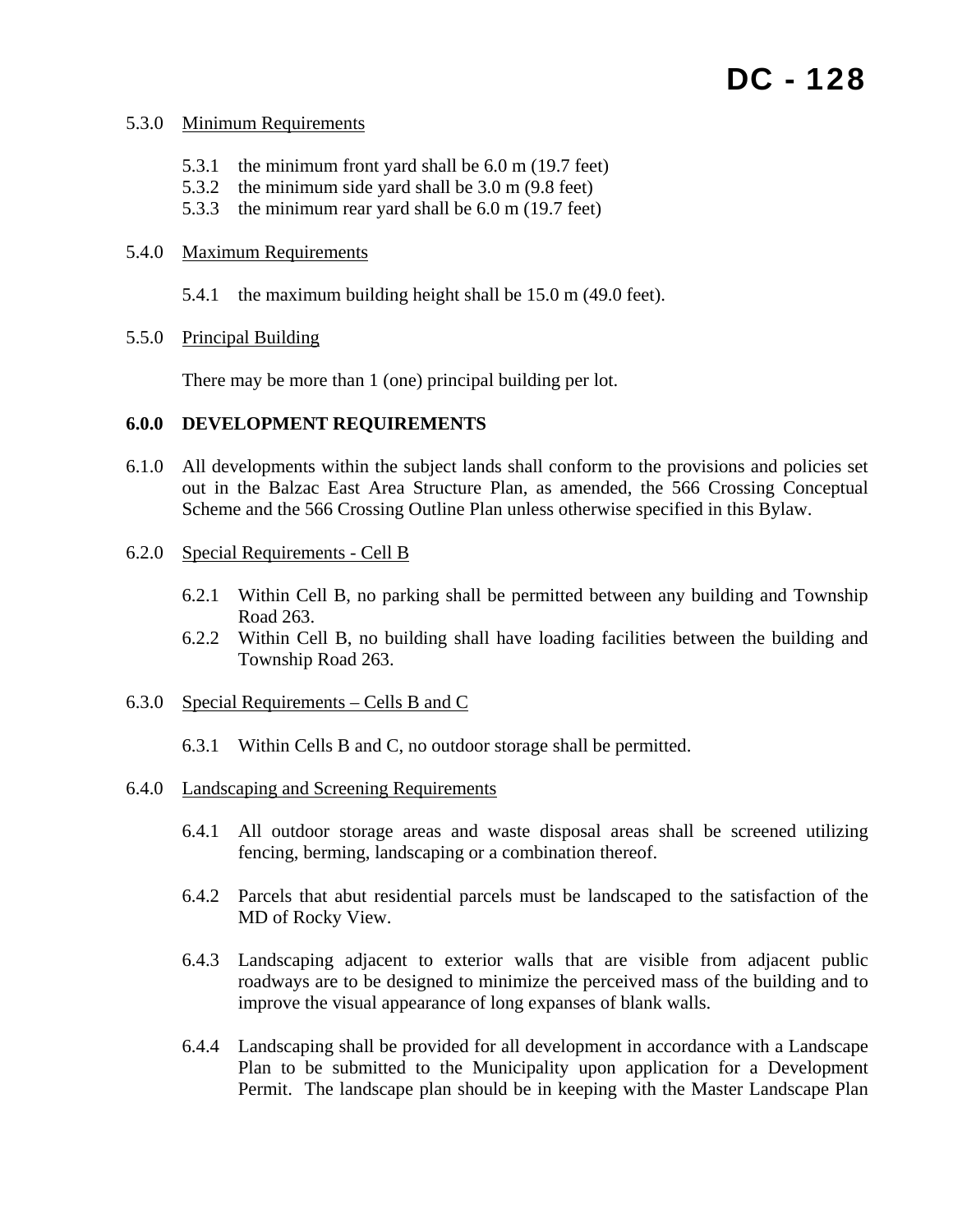for the 566 Crossing Outline Plan. The following standards apply to all landscaped areas:

- a) The Landscape Plan contemplated herein shall include both hard and soft landscaping, identify the location and extent of landscaping areas, the plant material proposed, and the methods of irrigation and maintenance of landscaped areas.
- b) A minimum of 20 percent of the lands within the 566 Crossing Outline Plan shall be landscaped in accordance with a Landscape Plan. Included within this 20 percent is a requirement for a minimum of 10 percent of each individual lot to be landscaped.
- c) A maximum of 50 percent of the area required to be landscaped may be landscaped with hard landscaping.
- d) Landscaping calculations for the purposes of Section 4.2.4(b) may include areas of Public Utility Lots, Municipal Reserve Lots and stormwater management features which are enhanced with landscaping treatment, e.g. bioswale.
- e) Landscaping on each lot shall be concentrated in the front yard area adjacent to public road rights-of-way. No outdoor display areas, storage areas or parking shall be allowed within landscaped yards.
- f) Notwithstanding 4.6.2.4(e), lots in Cell B shall be landscaped within the rear yard setback areas and the lot in Cell C shall be landscaped along the east side yard.
- g) The quality and extent of landscaping initially established on-site shall be the minimum standard to be maintained for the life of the development. Adequate means of irrigating any soft landscaping and maintaining both hard and soft landscaping shall be detailed in the Landscape Plan.
- h) All plant materials shall be of a species capable of healthy growth in the Municipality and shall conform to the standards of the Canadian Nursery Trades Association for nursery stock.
- i) Except for road rights-of-way, trees/shrubs shall be planted and maintained in the overall minimum ratio of one tree/shrub per  $45 \text{ m}^2$  (490 ft<sup>2</sup>) of the soft landscaped area identified in the Landscape Plan. Trees shall comprise at least 50 percent of the tree/shrub mixture used to satisfy this requirement.
- j) Any areas subject to excavation, stripping or grading during construction phases of development that are not identified as a landscaped area in the Landscape Plan shall be seeded to grass.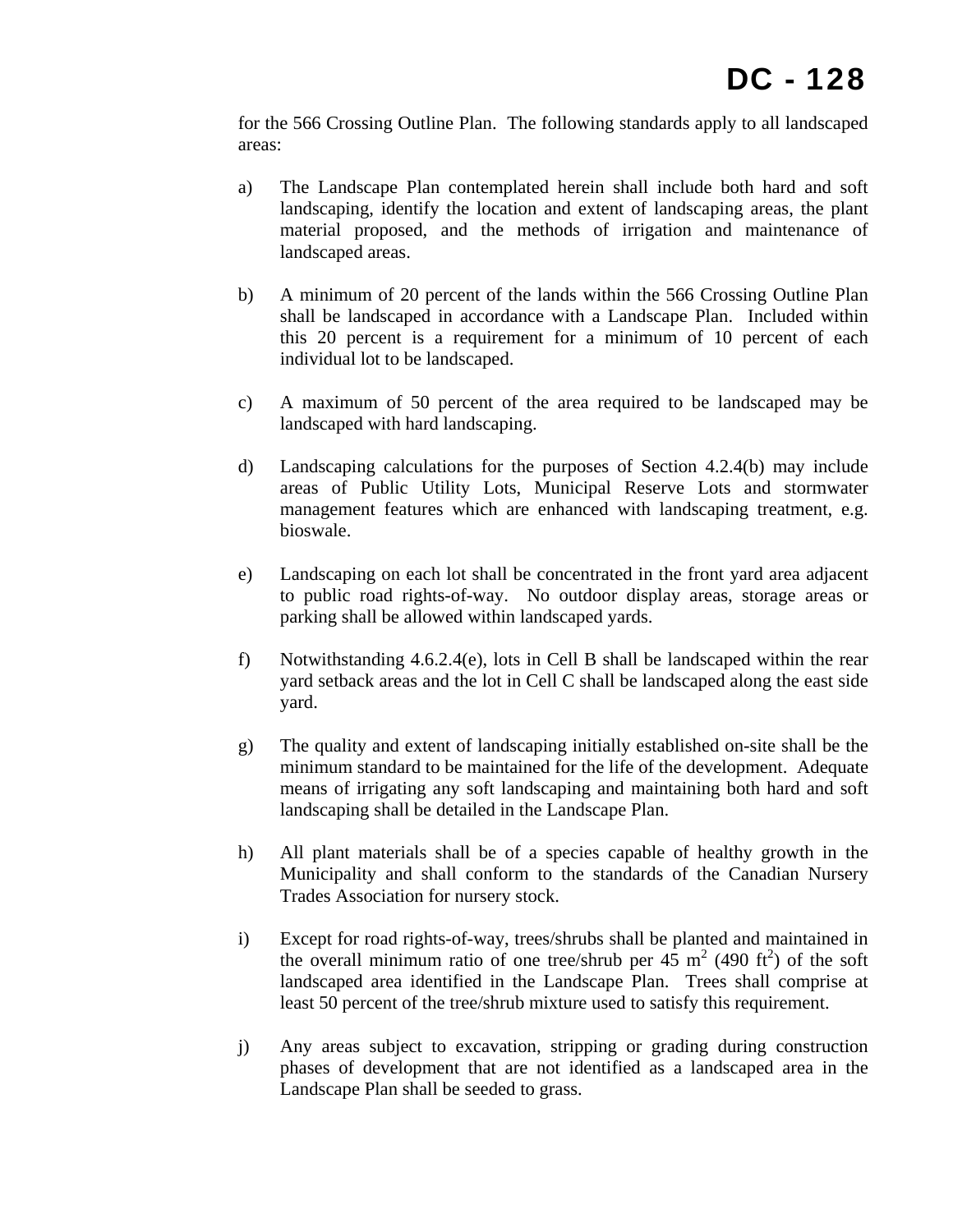- k) All of the foregoing requirements should be to the satisfaction of the Development Authority.
- 6.4.5 All rooftop mechanical equipment shall be screened in order to improve its visual appearance as viewed from adjacent parcels, particularly when adjacent parcels are higher in elevation than the parcel being developed.

#### 6.5.0 Signage Requirements

- 6.5.1 All signage shall conform to the guidelines contained in the 566 Crossing Outline Plan.
- 6.5.2 Signs shall be considered concurrently with the initial Development Permit application and the design, placement and scale of the signs shall be to the satisfaction of the Development Authority, so as to ensure that signage does not detract from the overall appearance of the development and that signage is not obtrusive.
- 6.5.3 Any future signs will be the subject of a separate development permit.
- 6.5.4 Temporary signage is not permitted with the exception of temporary signs required during development or building construction.
- 6.5.5 All signs along the primary highway system must meet the requirements of the provincial Highway Signing Policy.
- 6.5.6 Flashing and/or animated signs are not allowed.

#### 6.6.0 Architectural Controls

6.6.1 The design of 566 Crossing will have consistency in exterior building materials, pedestrian connectivity, landscaping, and building siting. All development shall conform to the architectural controls that are established for 566 Crossing.

#### **7.0.0 PERFORMANCE STANDARDS AND DEVELOPMENT GUIDELINES**

7.1.0 Performance standards and development guidelines shall be as per the Balzac East Area Structure Plan.

#### **8.0.0 DEFINITIONS**

8.1.0 **Automotive Equipment and Vehicle Services II** - means *development* used for the rental, lease, sale, storage, service, restoration, and/or mechanical repair of automobiles, trucks, trailers, motorcycles, travel trailers, or similar vehicles. Uses and facilities would also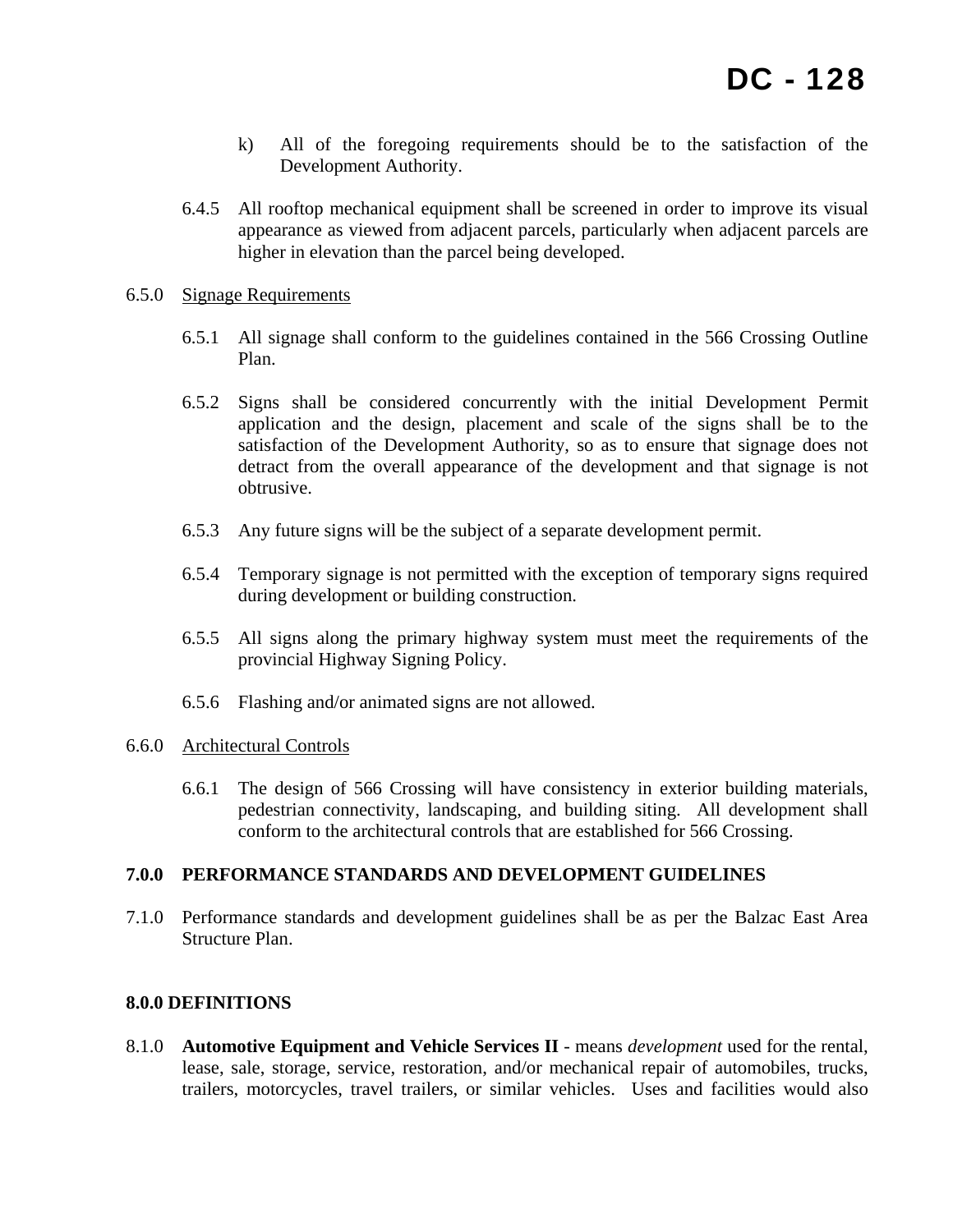include repair facilities and fleet services involving *vehicles, motor* for the delivery of people, goods or services, but exclude uses where *vehicles, motor* are dismantled.

- 8.2.0 **Council** means the Council of the Municipal District of Rocky View No. 44.
- 8.3.0 **Developable Lands** means that portion of the Lands which is considered to be suitable for Development by the Municipality and the development of which is not precluded by this Bylaw.
- 8.4.0 **Developer** means the person or corporation who is responsible for any undertaking that requires a permit or action pursuant to this Bylaw.
- 8.5.0 **Development Agreement** means an agreement between the Applicant and the Municipality specifying development regulations, criteria or conditions necessary to ensure all developments on the land conform to municipal approvals.
- 8.6.0 **Garden Centre** means a development providing for the retail sale of bedding, produce, household and/or ornamental plants, and associated merchandise and may include display gardens, but does not include on-site outdoor cultivation or propagation of plants.
- 8.7.0 **The Lands** means lands as identified in Schedule 'A' attached hereto.
- 8.8.0 Terms not defined herein have the same meaning as defined in Section 8.0.0 of the Land Use Bylaw C-4841-97.

### **9.0.0 IMPLEMENTATION**

9.1.0 This Bylaw comes into effect upon the date of its third and final reading.

### File: **06416013 2006-RV-649**

First reading passed in open Council assembled in the City of Calgary, in the Province of Alberta, on September 9, 2008, on a motion by Deputy Reeve Boehlke.

Second reading passed in open Council assembled in the City of Calgary, in the Province of Alberta, on October  $21<sup>st</sup>$ , 2008, on a motion by Reeve Habberfield.

Third reading passed in open Council assembled in the City of Calgary, in the Province of Alberta, on October 21st, 2008, on a motion by Councillor Boehlke.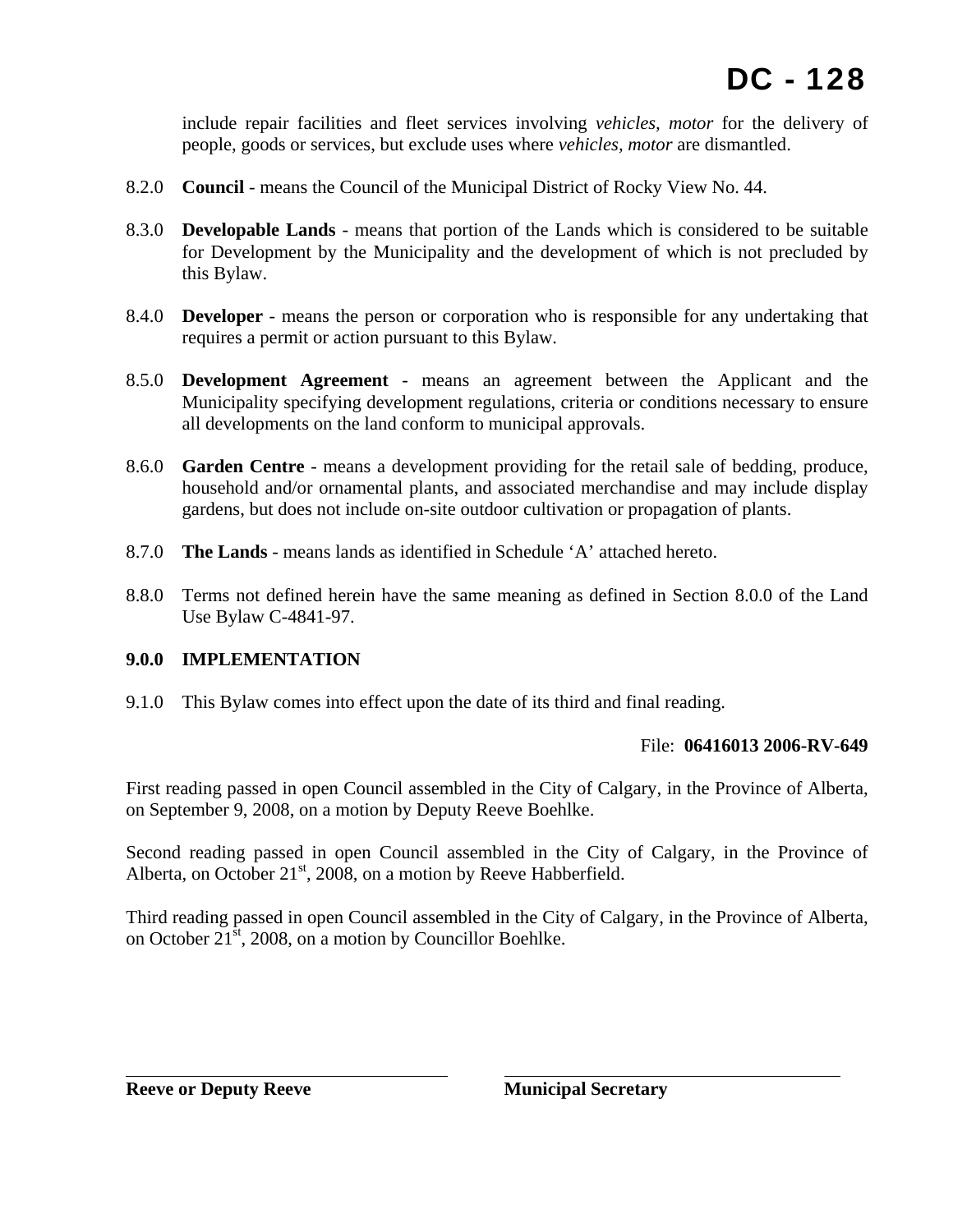